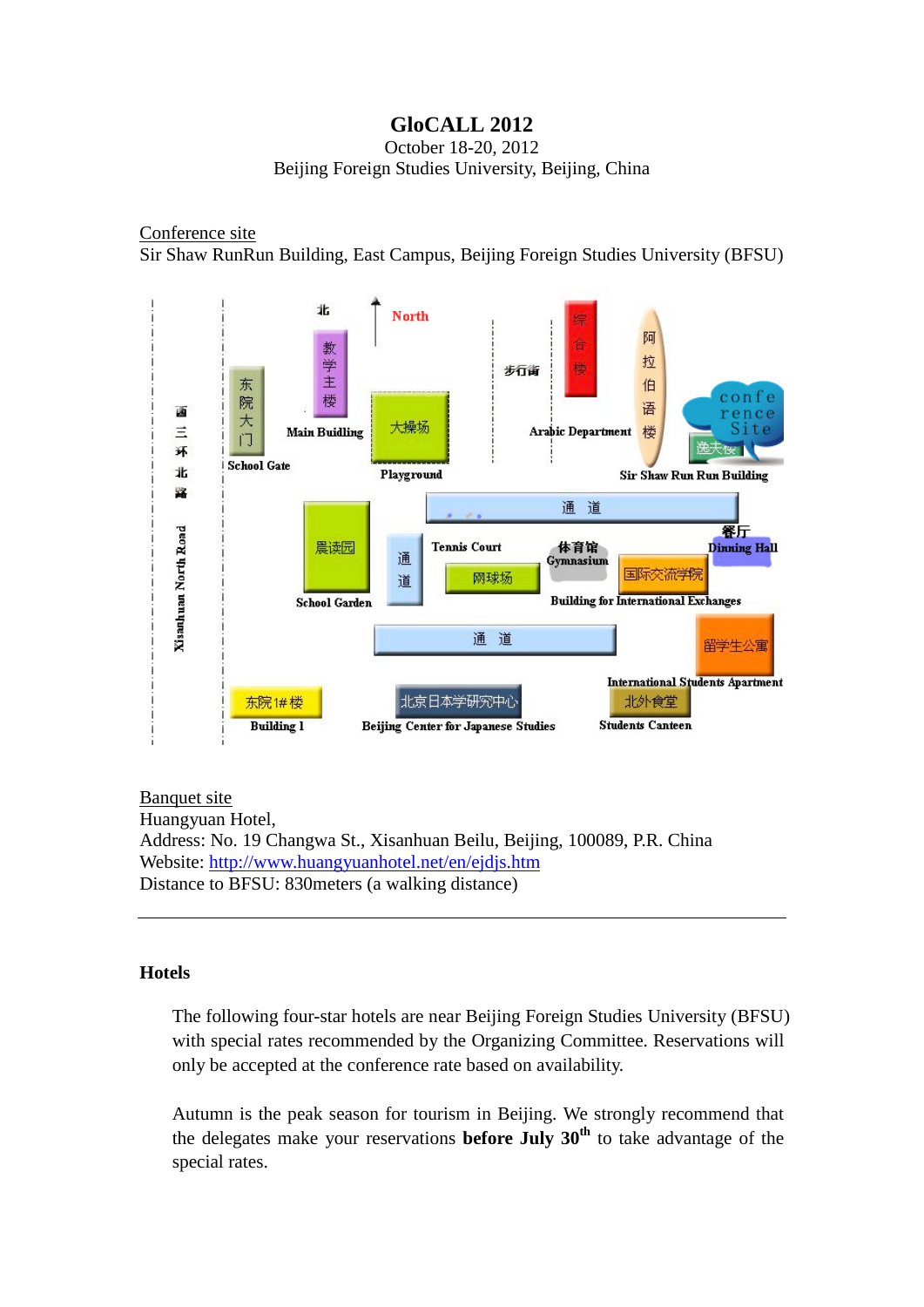## 1. **Beijing Huang Yuan Hotel** ★★★★

Address: No. 19 Changwa St., Xisanhuan Beilu, Beijing, 100089, P.R. China Website:<http://www.huangyuanhotel.net/en/ejdjs.htm> Distance to BFSU: 830meters (a walking distance) Taxi: The taxi fare to BFSU would be RMB 10 yuan, the start-up fare. Bus Line: 534, 74, 394, etc. Map: click here

Hotel room rate: RMB 488 per day (one breakfast for free; complementary for swimming and gyms)

Reservation hotline: 86 10 68413388 to Sales Department Fax: 86 10 68483680 / 86 10 68483678

# 2. **Beijing Friendship Hotel** ★★★★★

Address: No. 1 Zhongguancun South St., Beijing, 100873, P.R. China Website:<http://www.bjyybg.com/english/Index.html> Distance to BFSU: 2.3kms Taxi: The taxi fare to BFSU would be RMB 10-12 yuan. Bus Line: 323, 658, 967, Yuntong 201, etc. Metro Line: D (Southwest) Exit, Renmin University Station of Metro Line No. 4 Map: [click here](http://www.fltrp.com/download/11030113.doc)  Reserve: see attached fil[e](http://www.fltrp.com/download/11030115.doc)

# 3. **Four Points by Sheraton Beijing, Haidian ★★★★**

Address: No. 25 Yuan Da Road Haidian District, Beijing 100097, China Website[:http://www.starwoodhotels.com/fourpoints/property/overview/index.](http://www.starwoodhotels.com/fourpoints/property/overview/index.html?propertyID=3017&language=en_US&localeCode=en_US) [html?propertyID=3017&language=en\\_US&localeCode=en\\_US](http://www.starwoodhotels.com/fourpoints/property/overview/index.html?propertyID=3017&language=en_US&localeCode=en_US) Distance to BFSU: within 2 kms Taxi: The taxi fare to BFSU would be RMB 10 yuan. Bus Line: 355,Yuntong 101, etc. Metro Line: Ba Gou Subway Stop of Metro Line No.10, then take bus 992、 996、664 to Yuan Da Road South Stop. Map: [click here](http://www.starwoodhotels.com/fourpoints/property/area/map.html?propertyID=3017) Reserve: [click here](https://www.starwoodmeeting.com/StarGroupsWeb/booking/reservation?id=1205299112&key=7F1DC)

Guests may also book the hotels near Beijing Foreign Studies University (BFSU) through the following links as early as possible before arrival.

# 1. **Beijing Ruyi Business Hotel** ★★★★

Address: 17 Beiwa Road, Haidian District, Hai Dian, 100089 Beijing Website:<http://www.bjruyihotel.com.cn/en/index.html> Distance to BFSU: within 2.5 kms Taxi: The taxi fare to BFSU would be RMB 10-15 yuan. Bus Line: 601, 489, 87, 437, 374,etc. Map: [click here](http://hotels.english.ctrip.com/shanghai-hotel-map-56900/beijing-ruyi-business-hotel)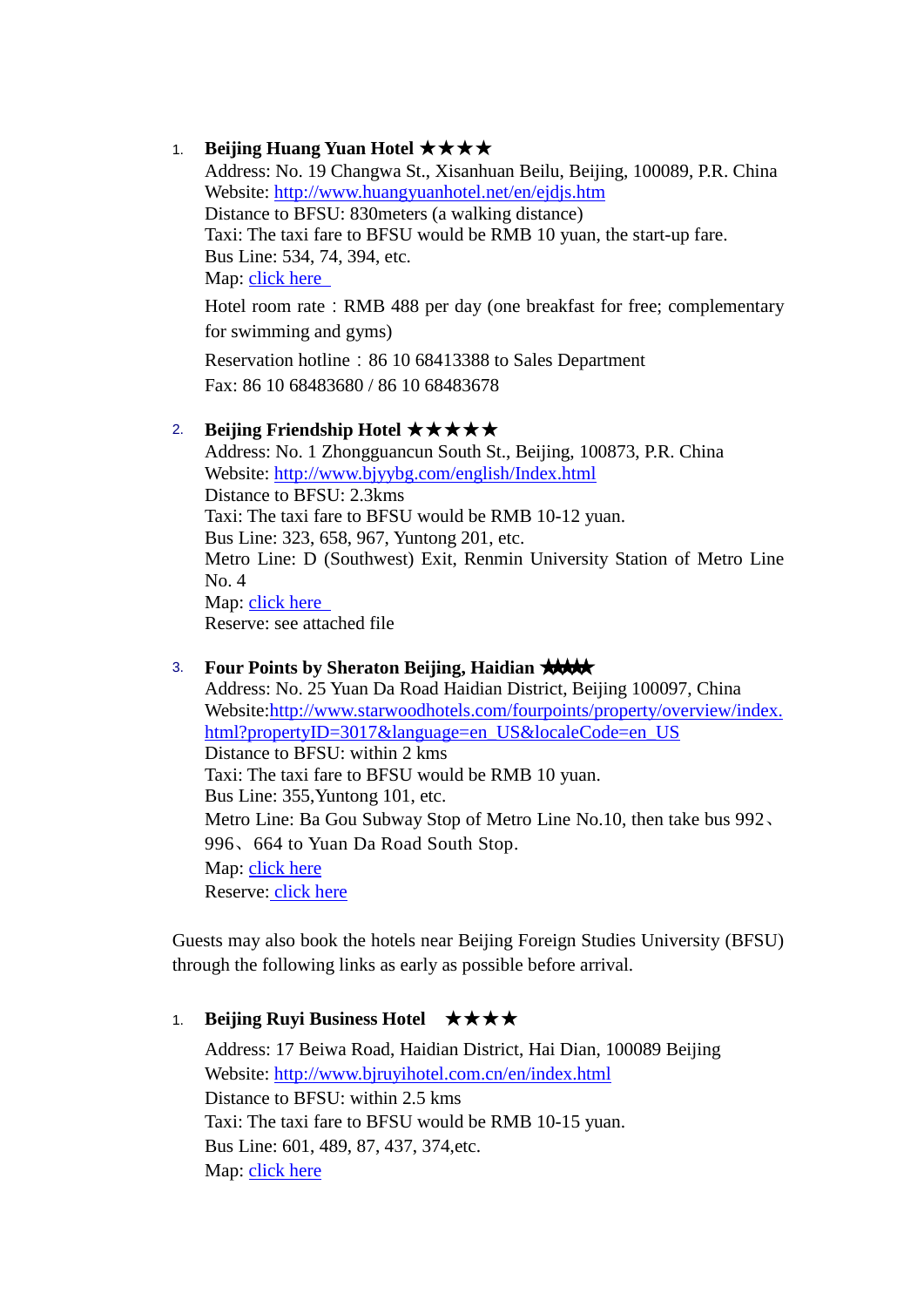### Reserve: [click here](http://www.booking.com/hotel/cn/beijing-yihai-business.en-us.html?aid=309654;label=bookings-naam-kNOvOgKLF_Mo6%2AYMwgFZfgS4135967422;sid=a9133970f2e370f36ac89c173b6ce8e1;dcid=1;checkin=2012-10-17;checkout=2012-10-18;srfid=aec21b7ae8986274a73800b2da59e7e5X2)

### 2. **Motel 168 Beijing Zhong Guang Chun Inn**

Address: No.106 East Zhong Guan Cun Road, 100000 Beijing Website: <http://www.motel168.com/index.html> Distance to BFSU: within 2.5 kms Taxi: The taxi fare to BFSU would be RMB 10-15 yuan. Bus Line:323, 660, 319 etc. Map: [click here](http://www.hotels.com/hotel/details.html?pa=7&pn=1&ps=7&tab=description&destinationId=243351&searchDestination=Beijing&hotelId=346185&arrivalDate=17-10-2012&departureDate=18-10-2012&rooms%5b0%5d.numberOfAdults=1&roomno=1&validate=false&previousDateful=false&reviewOrder=date_newest_first#maps) Reserve: [click here](http://www.hotels.com/hotel/details.html?pa=7&pn=1&ps=7&tab=description&destinationId=243351&searchDestination=Beijing&hotelId=346185&arrivalDate=17-10-2012&departureDate=18-10-2012&rooms%5b0%5d.numberOfAdults=1&roomno=1&validate=false&previousDateful=false&re)

### 3. **Jinjiang Inn Beijing Suzhouqiao**

Address: No.28 Wanshou Temple, N. Xisanhuan Rd., Haidian District, Beijing, 100081 China Website[:http://www.jinjianginns.com/CityInnHotel/jChainHotelInfo----0113-](http://www.jinjianginns.com/CityInnHotel/jChainHotelInfo----0113---1100.html) [--1100.html](http://www.jinjianginns.com/CityInnHotel/jChainHotelInfo----0113---1100.html) Distance to BFSU: 300 meters (a walking distance) Bus Line: 374, 394, 944, 658, 323, Yuntong 201, Yuntong110, etc. Map: [click here](http://www.hotels.com/hotel/details.html?pa=13&pn=1&ps=13&tab=description&destinationId=243351&searchDestination=Beijing&hotelId=375986&arrivalDate=17-10-2012&departureDate=18-10-2012&rooms%5b0%5d.numberOfAdults=1&roomno=1&validate=false&previousDateful=false&) Reserve: [click here](http://www.hotels.com/hotel/details.html?pa=13&pn=1&ps=13&tab=description&destinationId=243351&searchDestination=Beijing&hotelId=375986&arrivalDate=17-10-2012&departureDate=18-10-2012&rooms%5b0%5d.numberOfAdults=1&roomno=1&validate=false&previousDateful=false&)

# 4. **7 Days Inn Zizhu Bridge**

Address: No. Jia 3, Beiwa Road, Haidian District, Beijing, 100088 China Website:<http://en.7daysinn.cn/> Distance to BFSU: within 2.5 kms Taxi: The taxi fare to BFSU would be RMB 10-15 yuan. Bus Line: 601, 489, 87, 437, 374,etc. Map: [click here](http://www.hotels.com/hotel/details.html?pa=1&pn=1&ps=1&tab=description&destinationId=243351&searchDestination=Beijing&hotelId=387507&rooms%5b0%5d.numberOfAdults=1&roomno=1&validate=false&previousDateful=false&reviewOrder=date_newest_first#maps) Reserve: [click here](http://www.hotels.com/hotel/details.html?pa=1&pn=1&ps=1&tab=description&destinationId=243351&searchDestination=Beijing&hotelId=387507&rooms%5b0%5d.numberOfAdults=1&roomno=1&validate=false&previousDateful=false&reviewOrder=date_newest_first#description)

### **About Beijing**

Beijing is a vibrant, modern city with a long and rich history. First becoming a capital city approximately 3,000 years ago, Beijing has served as the centre of many dynasties and kingdoms.

As the educational and technological centre of China, it is home to the Chinese Academy of Sciences, the Chinese Academy of Social Sciences and more than 70 institutions of higher education and research. Students flock to Beijing to attend some of the nation's most famous universities, like Beijing University and Tsinghua University. Zhongguancun, known as China's 'Silicon Valley', is Beijing's pulsing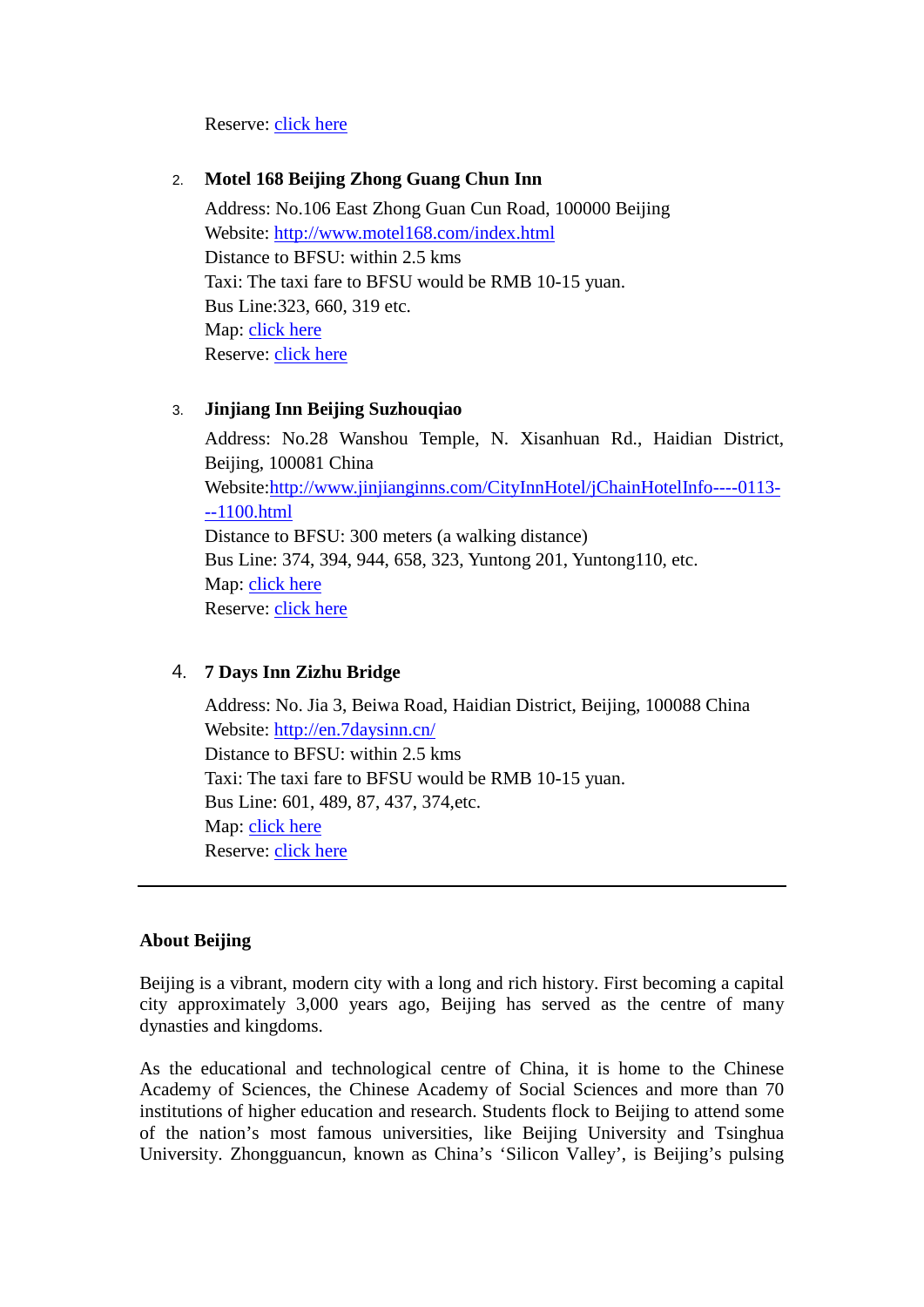heart for information technology research and development. Numerous domestic and international academic conferences are held in Beijing throughout the year.

A city of both tradition and modernity, Beijing has a convenient and rapidly expanded transportation system. The subway network and five major ring roads provide convenient transport within the city and to the suburbs. The Capital International Airport with 3 terminals provides direct connections to more than 100 cities in over 30 countries. The new high speed rail connection provides a fast link between the airport and the town centre.

#### **Getting to the conference venue**

#### **Transportation**

#### **Airports**

# 》 **Beijing Capital International Airport (BCIA)——Beijing Foreign Studies University (BFSU)**

Taxi: about 110 RMB

 Downtown shuttle: 16 RMB/per person (single trip). Take the line heading for Gongzhufen, get off at Suzhouqiao, and walk about 300 meters south.

#### Subway:

 Route 1: BCIA Express (25 RMB)—— Sanyuanqiao, transfer to Line 10, get off at Suzhoujie (2 RMB), and take a taxi to BFSU (10 RMB).

 Route 2: BCIA Express (25 RMB)—— Dongzhimen, transfer to Line 2, then to Line 4, get off at Weigongcun (2 RMB), and walk about 10 minutes to BFSU.

### 》 **Beijing Nanyuan Airport—— Beijing Foreign Studies University (BFSU)** Taxi: about 80 RMB

 Downtown shuttle: 16RMB/per person (single trip). Nanyuan Airport——Xidan, get off at Xidan (16 RMB), transfer to subway Line 4, get off at Weigongcun (2 RMB), and walk about 10 minutes to BFSU.

### **Railway Stations**

》 **Beijing Railway Station——Beijing Foreign Studies University (BFSU)** Taxi: about 60 RMB

 Subway: Take Line 2 to Xizhimen, transfer to Line 4, get off at Weigongcun (2 RMB), and walk about 10 minutes to BFSU.

》 **Beijing South Railway Station——Beijing Foreign Studies University (BFSU)** Taxi: about 50 RMB

 Subway: Take Line 4 to Weigongcun (2 RMB), and walk about 10 minutes to **BFSU** 

》 **Beijing West Railway Station——Beijing Foreign Studies University (BFSU)** Taxi: about 25 RMB